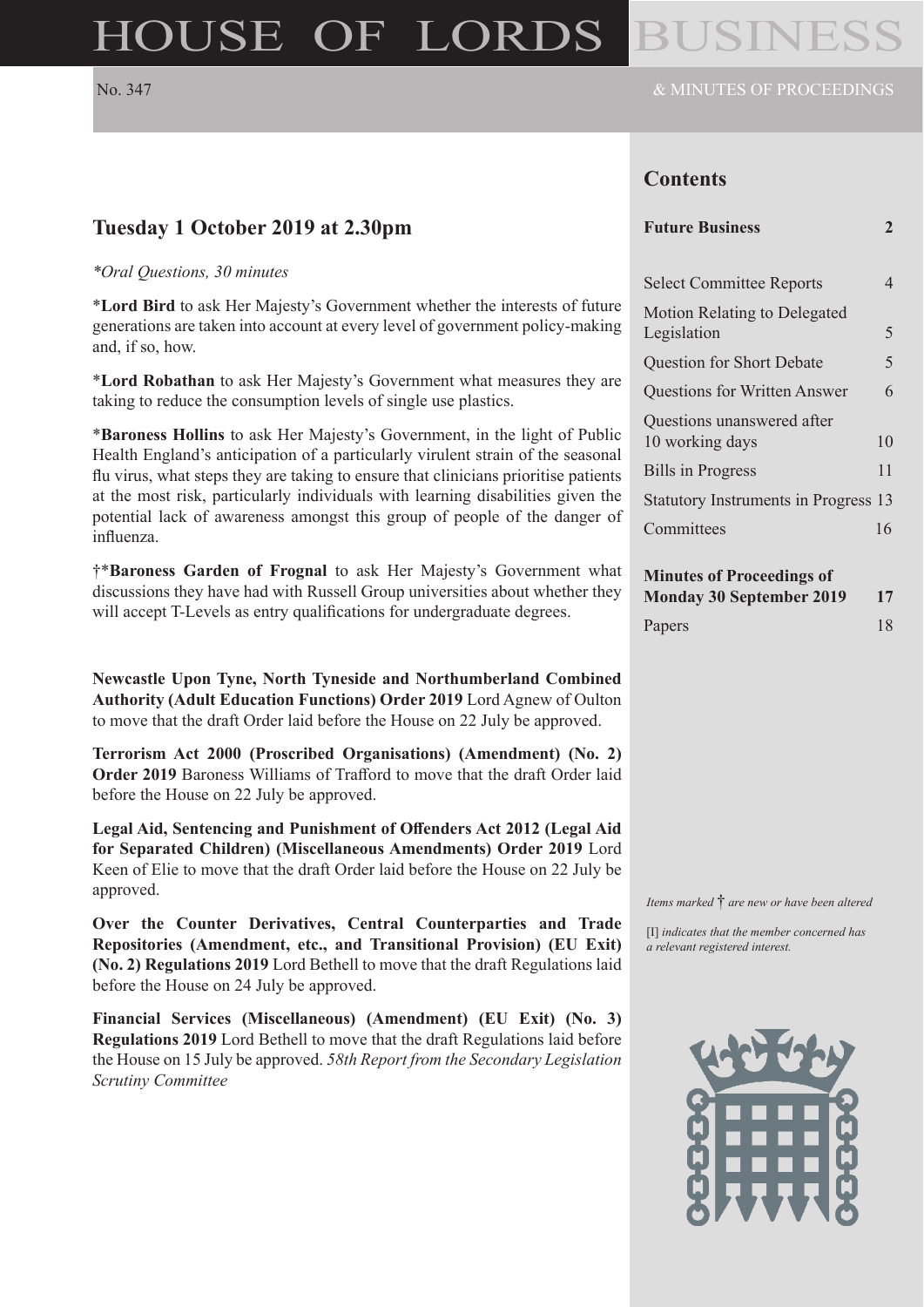### **Future Business**

### **Wednesday 2 October 2019 at 3.00pm**

\***Lord Harries of Pentregarth** to ask Her Majesty's Government whether they will take steps to ensure that the United Kingdom's development aid supports the most vulnerable minorities, particularly in Pakistan.

\***Lord Young of Cookham** to ask Her Majesty's Government whether the correct procedures were followed in the dismissal of Sonia Khan as a special adviser.

\***Lord Clement-Jones** to ask Her Majesty's Government what plans they have to regulate the use of facial recognition technology.

†\***Baroness Thornton** to ask Her Majesty's Government what steps they are taking to safeguard the supply of medicines and medical devices in the event of a no-deal Brexit.

**Lord Callanan** to move that this House takes note of the United Kingdom's withdrawal from the European Union.

### **Thursday 3 October 2019 at 11.00am**

\***Lord Wallace of Saltaire** to ask Her Majesty's Government when they intend to inform Parliament of their priorities and objectives in the areas in which they wish to diverge from European Union standards by way of United Kingdom regulations.

\***Lord McNicol of West Kilbride** to ask Her Majesty's Government what steps they have taken to reduce inequality in the United Kingdom.

\***Lord Dubs** to ask Her Majesty's Government what assessment they have made of the effectiveness of the procedures for acquiring British citizenship.

*Topical oral question. Ballot to be drawn at 1pm on Tuesday 1 October.*

†**Liaison** The Senior Deputy Speaker to move that the Report from the Select Committee *Review of Investigative and Scrutiny Committees: Towards a new thematic committee structure* (6th Report, HL Paper 398) be agreed to.

**Lord Ramsbotham** to move that this House takes note of the case for reforming the management and treatment of offenders in prison and the community.

**Lord Harries of Pentregarth** to move that this House takes note of the case for ensuring that human rights are respected in any future trade deals with other countries.

### **Monday 7 October 2019 at 2.30pm**

†\***Lord Roberts of Llandudno** to ask Her Majesty's Government what plans they have to review the length of time asylum seekers have to wait before being permitted to undertake paid employment.

†\***The Lord Bishop of London** to ask Her Majesty's Government what steps they are taking to facilitate the enactment of the Modern Slavery (Victim Support) Bill within the next 12 months.

†\***Lord Greaves** to ask Her Majesty's Government what proposals they have for TransPennine freight in the next 10 years.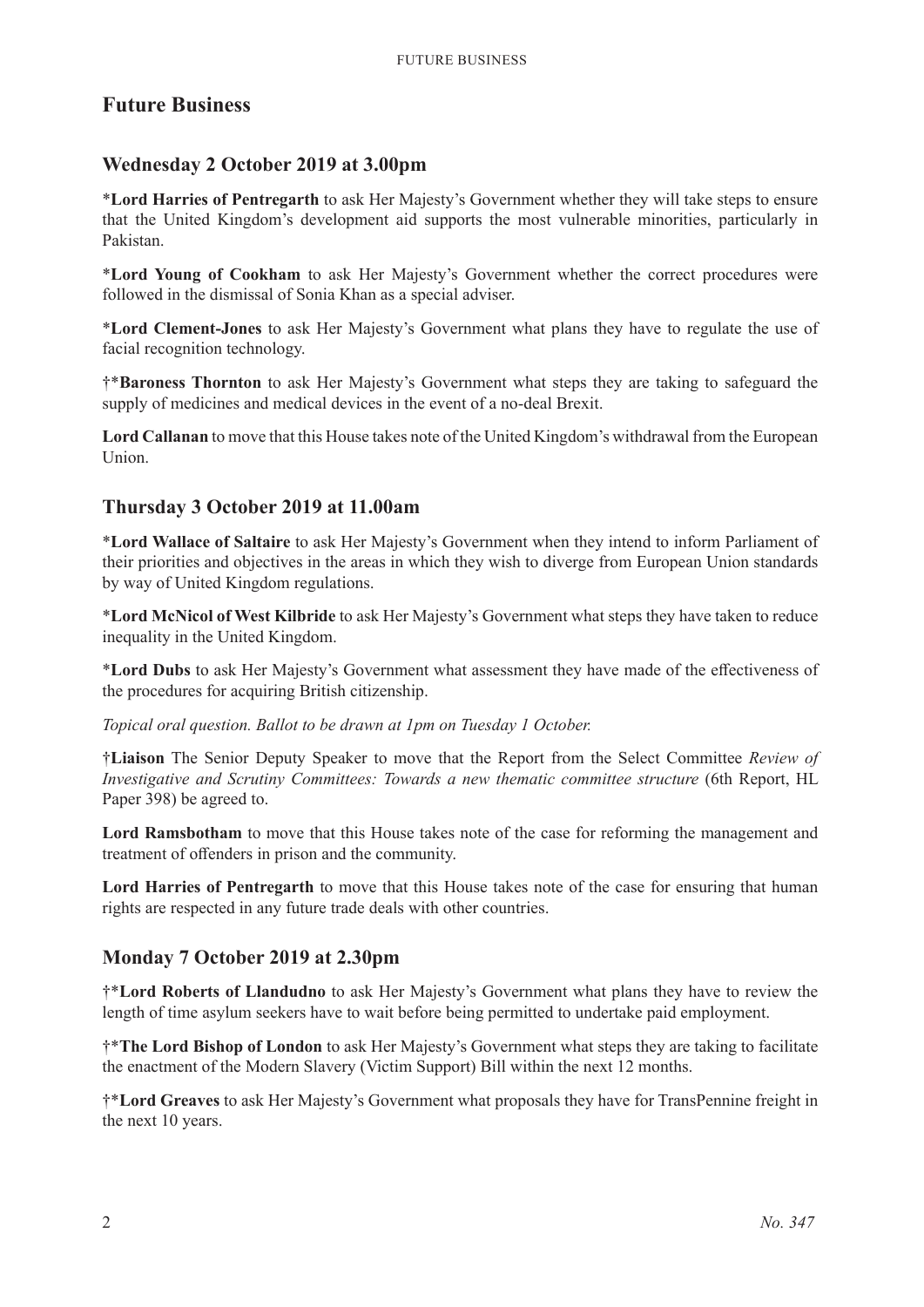†\***Baroness O'Neill of Bengarve** to ask Her Majesty's Government what progress they have made with ensuring adequate protection of (1) elections, and (2) referenda against corruption by (a) disinformation campaigns, and (b) digital technologies.

### **Tuesday 8 October 2019 at 2.30pm**

†\***Lord Trefgarne** to ask Her Majesty's Government whether land mines laid in the Falkland Islands by the Argentinean forces in 1982 have been removed.

†\***Lord Naseby** to ask Her Majesty's Government what action they are taking to ensure that retailers selling kitchen knives adhere to regulations on the sale of knives.

†\***Lord Lee of Trafford** to ask Her Majesty's Government what assessment they have made of the current financial sustainability of national museums and galleries. [I]

### **Wednesday 9 October 2019 at 3.00pm**

†\***Lord Campbell-Savours** to ask Her Majesty's Government what assessment they have made of reports about the handling of sexual offences by police.

†\***Lord Beith** to ask Her Majesty's Government whether they have any plans to change the system of appointment of justices of the Supreme Court.

†\***Baroness Kennedy of The Shaws** to ask Her Majesty's Government what action they intend to take in response to the report by Baroness Kennedy of The Shaws, *A perverse and ominous enterprise: the death penalty and illegal executions in Saudi Arabia*, published in July.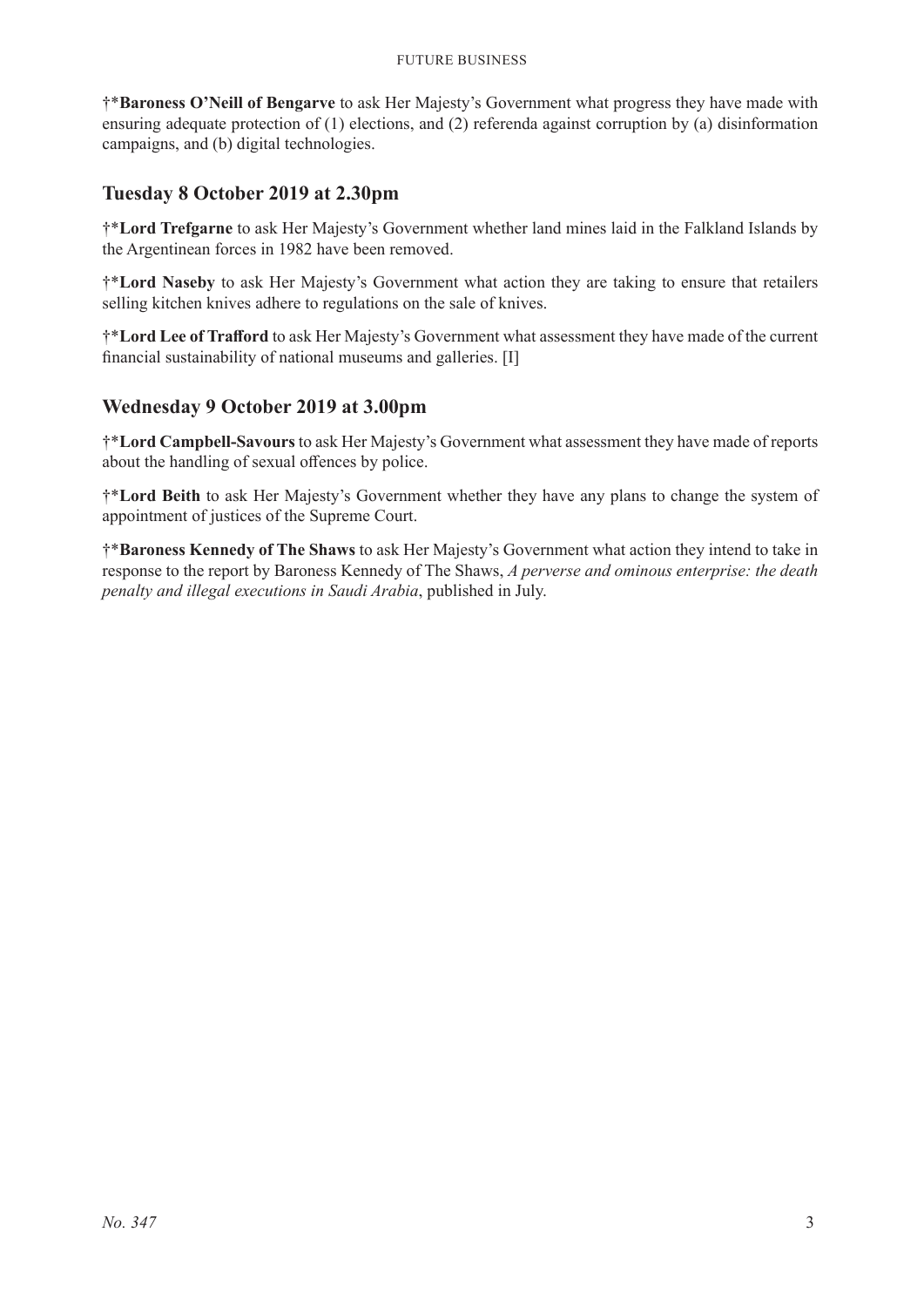### **Select Committee Reports**

*The date on which the report was published is in italics.*

**Lord Teverson** to move that this House takes note of the Report from the European Union Committee *Fisheries: implementation and enforcement of the EU landing obligation* (26th Report, HL Paper 276). *8 February*

**Lord Boswell of Aynho** to move that this House takes note of the Report from the European Union Committee *Beyond Brexit: how to win friends and influence people* (35th Report, HL Paper 322). *25 March*

**Lord Saville of Newdigate** to move that this House takes note of the Report from the Select Committee on the Bribery Act 2010 *The Bribery Act 2010: post-legislative scrutiny* (HL Paper 303). *14 March*

**Lord Patel** to move that this House takes note of the Report from the Science and Technology Committee *Forensic science and the criminal justice system: a blueprint for change* (3rd Report, HL Paper 333). *1 May*

**Lord Teverson** to move that this House takes note of the Report from the European Union Committee *The EU fisheries landing obligation: six months on* (43rd Report, HL Paper 395). *16 July*

**Baroness Taylor of Bolton** to move that this House takes note of the Report from the Constitution Committee *Parliamentary Scrutiny of Treaties* (20th Report, HL Paper 345). *30 April*

**Lord Whitty** to move that this House takes note of the Report from the European Union Committee *Brexit: road, rail and maritime transport* (39th Report, HL Paper 355). *21 May*

**Lord Boswell of Aynho** to move that this House takes note of the Report from the European Union Committee *Scrutiny of international agreements: lessons learned* (42nd Report, HL Paper 387). *27 June*

**Lord True** to move that this House takes note of the Report from the Select Committee on Intergenerational Fairness and Provision *Tackling intergenerational unfairness* (HL Paper 329). *25 April*

**Lord Forsyth of Drumlean** to move that this House takes note of the Report from the Economic Affairs Committee *Rethinking High Speed 2* (6th Report, HL Paper 359). *16 May*

**Lord Howell of Guildford** to move that this House takes note of the Report from the International Relations Committee *The UK's relationship with the Pacific Alliance* (8th Report, HL Paper 386). *26 June*

**Lord Foster of Bath** to move that this House takes note of the Report from the Select Committee on the Rural Economy *Time for a strategy for the rural economy* (HL Paper 330). *27 April*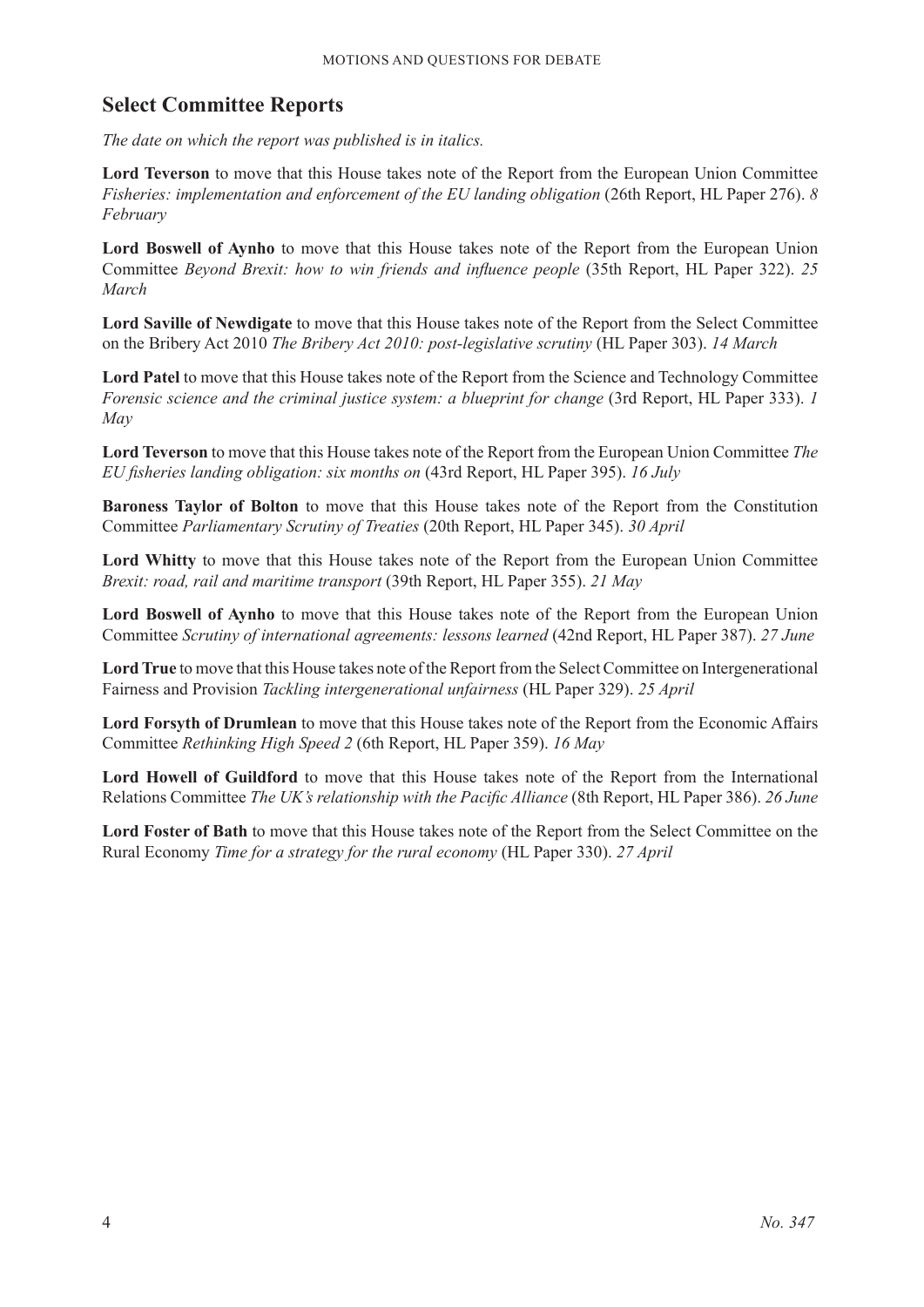### **Motion Relating to Delegated Legislation**

**Lord Stevenson of Balmacara** to move that this House regrets that the draft Freedom of Establishment and Free Movement of Services (EU Exit) Regulations 2019 will remove certain rights for European Union, European Economic Area, Swiss and Turkish nationals, namely to be self-employed, own and manage a company and provide services in the United Kingdom without facing additional restrictions; further regrets the impact this may have for many long-residing individuals and families, as well as the wider consequences for the United Kingdom economy and employment; expresses concern that this change may result in the loss of rights for United Kingdom citizens resident elsewhere in the European Union, European Economic Area, Switzerland or Turkey; and calls on Her Majesty's Government to immediately and unilaterally guarantee the continuation of the relevant rights of European Union, European Economic Area, Swiss and Turkish nationals in the United Kingdom beyond exit day. *58th Report from the Secondary Legislation Scrutiny Committee*

### **Question for Short Debate**

#### *Time limit 1 hour or 1½ hours.*

†**The Lord Bishop of Winchester** to ask Her Majesty's Government what assessment they have made of the role of further education in meeting the future skills needs of the United Kingdom, as set out in the Industrial Strategy. (*30 September*)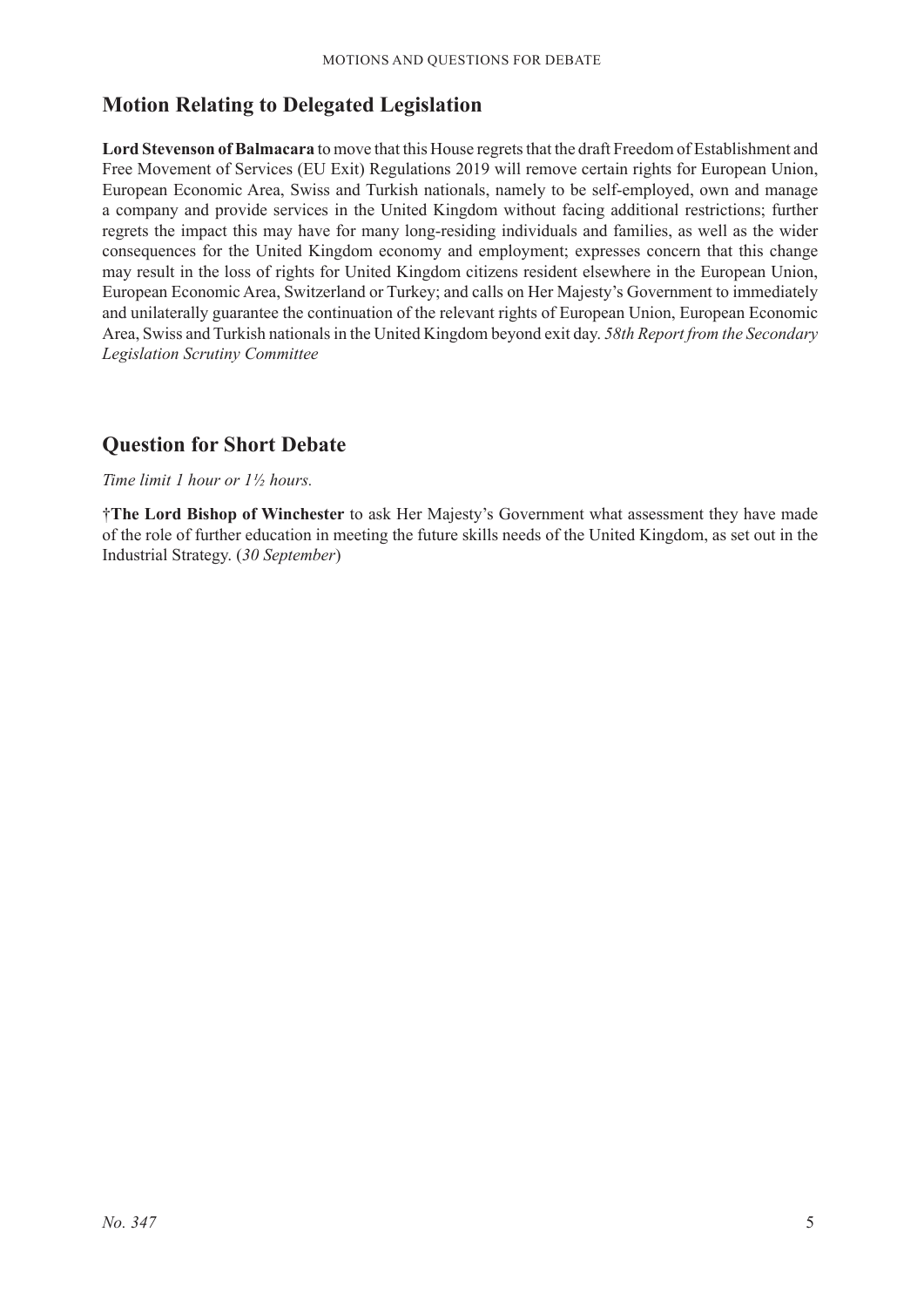### **Questions for Written Answer**

*Tabled on 30 September and due for answer by 14 October.*

**Baroness Afshar** to ask Her Majesty's Government what assurance, if any, they have received that medication brought from new sources other than the EU will meet the same standards as present.

HL17886

**Baroness Afshar** to ask Her Majesty's Government what estimate they have made of the percentage of the additional 20,000 police officers announced by the Prime Minister that will be (1) women, and (2) Muslim women. HL17887

**Lord Alton of Liverpool** to ask Her Majesty's Government what assessment they have made of reports that North Koreans are working in Senegal in contravention of UN sanctions imposed on North Korea; and whether they intend to raise such reports with UN officials. HL17888

**Lord Balfe** to ask Her Majesty's Government, further to the Written Answer by Lord Callanan on 27 September (HL17569), whether the financial obligations the UK will have to the EU in the event of a no-deal Brexit will include an appropriate contribution towards the pension liabilities to existing and forthcoming EU pensions for staff and members of the various EU institutions. HL17889 [I]

**Lord Black of Brentwood** to ask Her Majesty's Government what provision is being made for the future of music education hubs; and when plans for the (1) future funding of, and (2) a long-term strategy for, such hubs will be published. HL17890 [I]

**Lord Black of Brentwood** to ask Her Majesty's Government what plans they have to increase annual funding for music education hubs to £100 million. HL17891 [I]

**Lord Black of Brentwood** to ask Her Majesty's Government whether future funding for music education hubs will take account of inflation as well as changes to teachers' pay and pension contributions.

HL17892 [I]

**Lord Black of Brentwood** to ask Her Majesty's Government what plans, if any, they have to review the English Baccalaureate following the recommendations from two former Ofsted Chief Inspectors that it should be discontinued. The discontinued.

**Lord Black of Brentwood** to ask Her Majesty's Government what assessment they have made of the impact of the one per cent increase in the local authority Public Health Grant, announced in the *Spending Round 2019*, published on 4 September, on sexual health services. HL17894

**Lord Black of Brentwood** to ask Her Majesty's Government what discussions they have had, and intend to have, with local authorities about ensuring PrEP is routinely commissioned as part of HIV prevention services. HL17895

**Lord Bradshaw** to ask Her Majesty's Government, further to the Written Answer by Baroness Vere of Norbiton on 9 September (HL17707), whether the number of staff of the Driver and Vehicle Standards Agency conducting roadside mechanical spot checks on lorries was reduced between 2016 and 2019.

HL17896

**Lord Bradshaw** to ask Her Majesty's Government, further to the Written Answer by Baroness Vere of Norbiton on 9 September (HL17590), whether the 2019–20 local government finance settlement was higher than the 2018–19 settlement. HL17897

**Lord Bradshaw** to ask Her Majesty's Government what plans they have, if any, to undertake work to reduce road traffic noise along major roads. HL17898

**Lord Bradshaw** to ask Her Majesty's Government whether Agility Trains West account for delays incurred by their trains using the miles per casualty measure. HL17899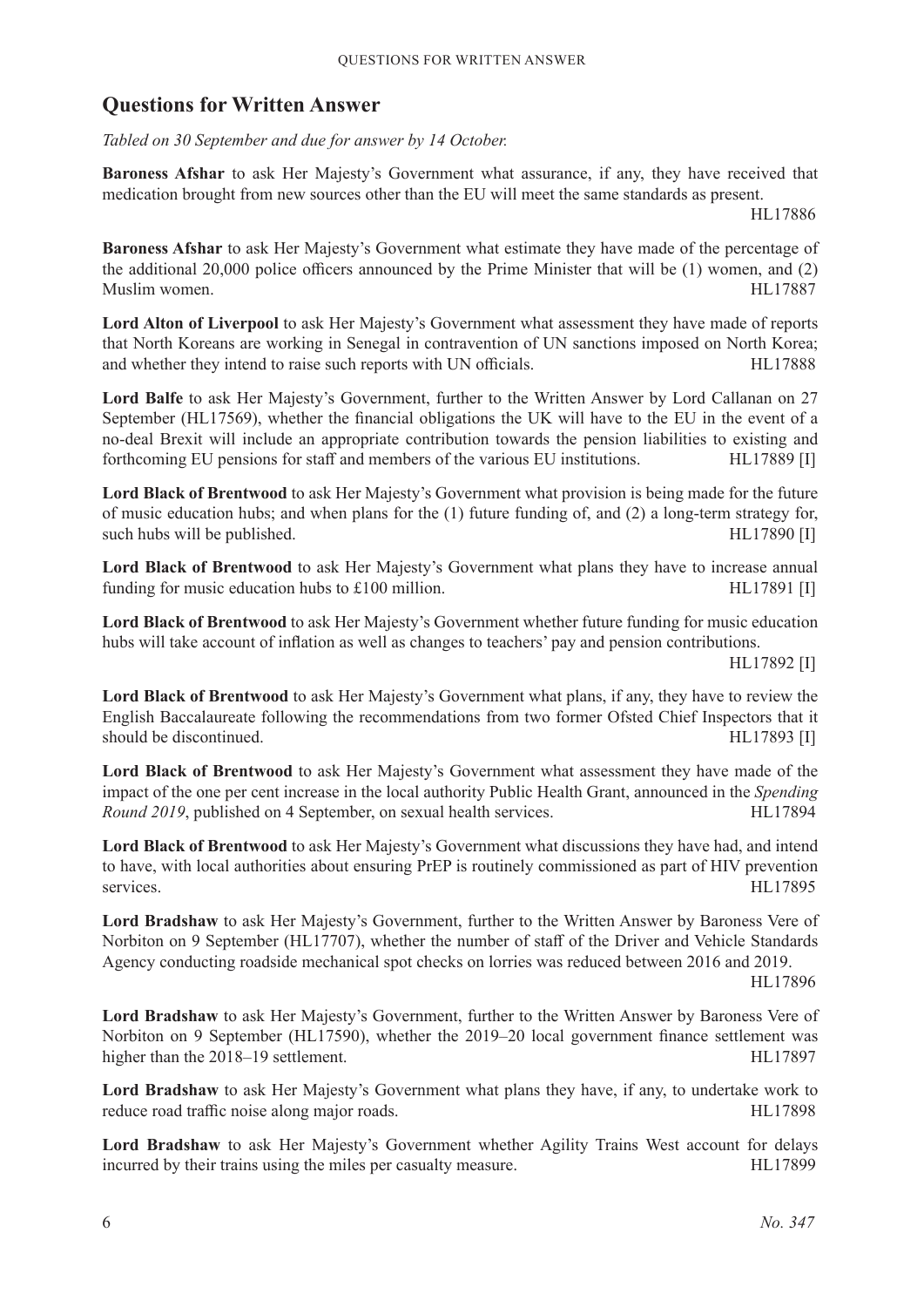**Lord Bradshaw** to ask Her Majesty's Government what assessment they have made of the damage caused to footpaths and bridleways in the Lake District National Park; and what measures are available to park authorities to remedy such damage. HL17900

**Lord Bradshaw** to ask Her Majesty's Government what are the contractual requirements between East Midlands Railway and the Department for Transport for the operational performance of that line; and who is responsible for measuring that performance. HL17901

**Lord Carlile of Berriew** to ask Her Majesty's Government what plans they have to amend legislation so that the voluntary sector, including the Scout Association, is required to accept decisions of the Disclosure and Barring Service (DBS), so that individuals given clearance by the DBS cannot be barred without a hearing by organisations in that sector. HL17902

**Lord Carlile of Berriew** to ask Her Majesty's Government when Ministers last met the Scout Association; and which subjects were discussed. HL17903

**Lord Carlile of Berriew** to ask Her Majesty's Government what plans they have to extend employment legislation to give volunteers in voluntary organisations the same protection rights as those available to paid employees. HL17904

**Lord Carlile of Berriew** to ask Her Majesty's Government what plans, if any, they have to establish an Ombudsman, in partnership with the voluntary sector, to investigate matters of concern raised by volunteers into the operation of individual voluntary organisations, including provisions for mediation where disputes are unresolved. HL17905

**Baroness Hamwee** to ask Her Majesty's Government what steps they are taking to safeguard the ability of refugees and people seeking asylum to reunite with family members in the UK in the event of a no-deal Brexit. HL17906

**Baroness Hollins** to ask Her Majesty's Government whether, in the event of a no-deal Brexit, EU frontier workers working and paying tax and National Insurance in the UK will be entitled to NHS treatment.

HL17907

**Lord Hunt of Kings Heath** to ask Her Majesty's Government what assessment they have made of the impact on victims of identity fraud in particular any adverse credit rating changes and the subsequent impact of such changes on mortgage payments and relationships with credit companies. HL17908

**Lord Hunt of Kings Heath** to ask Her Majesty's Government what plans they have, if any, to review the Cabinet Office's Human Resources policies and procedures relating to the employment of special advisors. HL17909

**Lord Hunt of Kings Heath** to ask Her Majesty's Government what plans they have to encourage NHS employers to introduce flexibility in recruitment procedures for doctors so that junior doctors on training programmes abroad, including the diploma in tropical medicine, do not have to fly back for interviews during their period abroad. HL17910

Lord Hunt of Kings Heath to ask Her Majesty's Government whether junior doctors who are on training programmes abroad and have been invited to interview by the NHS can submit their portfolios electronically and conduct interviews by Skype. HL17911

**Lord Hunt of Kings Heath** to ask Her Majesty's Government what plans they have to introduce legislation to make it a criminal offence to park on pavements. HL17912

**Lord Hylton** to ask Her Majesty's Government what plans they have, if any, to recommend an independent person to mediate between the government of Eritrea and the Roman Catholic, Protestant and Muslim authorities, whose health centres and schools there have recently been seized. HL17913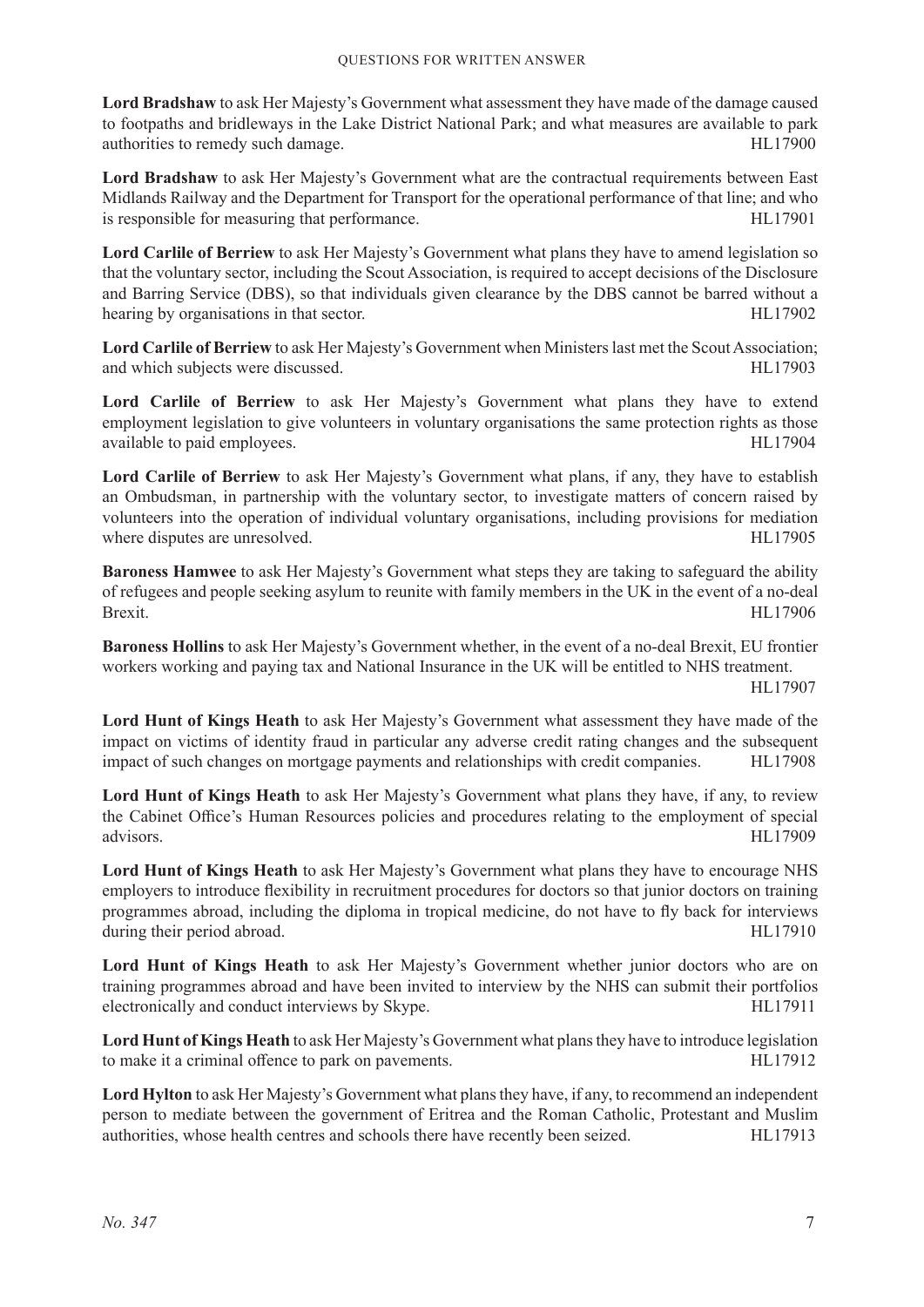**Lord Hylton** to ask Her Majesty's Government whether plans they have, if any, to encourage other African states to receive refugees and migrants from Libya, for assessment, repatriation and resettlement, following the recent decision by Rwanda do so. HL17914

Lord Hylton to ask Her Majesty's Government what assessment they have made of the difficulties of relocating the displaced people still in the Rukban camp, near the frontier of Syria and Jordan; what discussions they have had on that subject; and with whom. HL17915

**Lord Hylton** to ask Her Majesty's Government what representations they are making to the government of India about those people in Assam liable to become stateless as a result of the recent update to the National Register of Citizens; and whether they plan to recommend that it is a matter in which the Commonwealth could mediate. HL17916

**Baroness Jones of Moulsecoomb** to ask Her Majesty's Government what assessment they have made of the reasons for the 1.3 million ton increase in the incineration of waste in 2017 compared to 2016, as outlined in the Environment Agency's *Waste management in England* data summaries for those years; and whether they will provide a breakdown of the sources of that waste. HL17917

**Baroness Jones of Moulsecoomb** to ask Her Majesty's Government what assessment they have made against the environmental objective to attain good water quality standards at the Inckenham stream by 2027 of (1) the removal of trees, (2) gas pipe diversion, (3) tunnelling, and (4) construction of a concrete curtain, by HS2 Ltd. HL17918

**Baroness Jones of Moulsecoomb** to ask Her Majesty's Government what recent assessment they have made of the projected sea level rise around the site of the new Hinkley Point nuclear power plant; and how this assessment varies from projections in 2009. HL17919

**Baroness Jones of Moulsecoomb** to ask Her Majesty's Government whether their projections of sea level rises around the UK coast have been updated to reflect the findings of the Special Report of the Intergovernmental Panel on Climate Change, *The Ocean and Cryosphere in a Changing Climate*, approved on 24 September. HL17920

**Baroness Jones of Moulsecoomb** to ask Her Majesty's Government what differences exist between the projections of sea level rises by (1) the Office for Nuclear Regulation, and (2) the Met Office; and what assessment they have made of the reasons for any such differences. HL17921

**Baroness Kramer** to ask Her Majesty's Government what assessment they have made of the impact on foster carers of their plans to extend the new IR35 rules to the private sector from April 2020. HL17922

**Baroness Lister of Burtersett** to ask Her Majesty's Government what steps they are taking to safeguard the ability of refugees and people seeking asylum to reunite with family members in the UK in the event of a no-deal Brexit. HL17923

**The Earl of Listowel** to ask Her Majesty's Government how many children in local authority care were placed in supported accommodation while under the age of 16 in (1) 2015–16, (2) 2016–17, (3) 2017–18, and (4) 2018–19. HL17924

**The Earl of Listowel** to ask Her Majesty's Government how many young people in local authority care were placed in supported accommodation at the age of 16 or 17 in (1) 2015–16, (2) 2016–17, (3) 2017–18, and (4) 2018–19. HL17925

**The Earl of Listowel** to ask Her Majesty's Government how many care leavers were placed in supported accommodation at the age of 16 or 17 in (1) 2015–16, (2) 2016–17, (3) 2017–18, and (4) 2018–19.

HL17926

**Lord Lucas** to ask Her Majesty's Government who represents the UK at the Universal Postal Union; which organisation any such representative is part of; and what steps, if any, they intend to take in regard to the current level of charges for postal packets from China to the UK. HL17927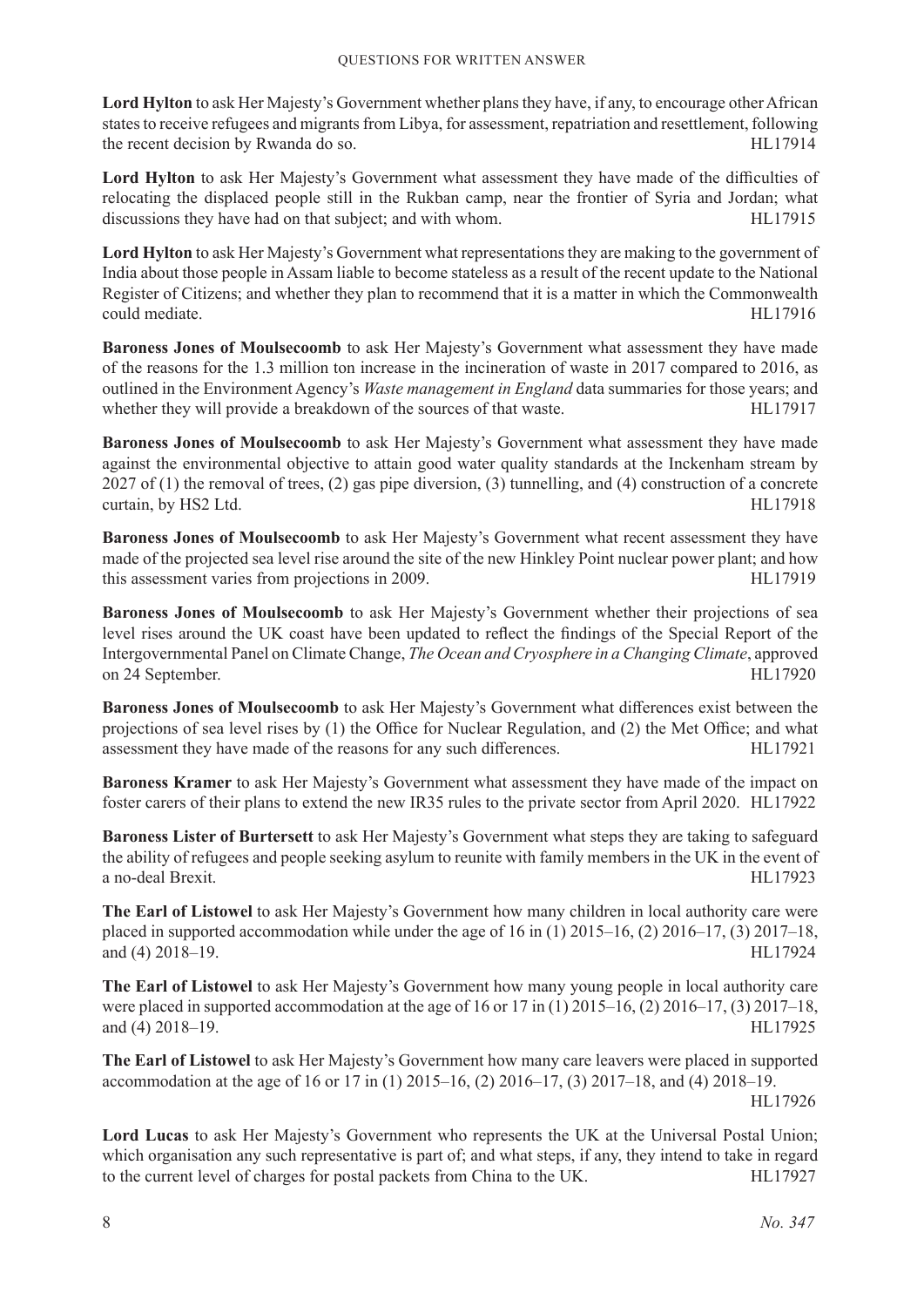**Lord Moonie** to ask Her Majesty's Government how many people have (1) applied to join, and (2) joined, Her Majesty's Armed Forces in each of the last 12 months. HL17928

**Lord Myners** to ask Her Majesty's Government what steps they are taking to (1) investigate delays in, and (2) take action to speed activity in, and (3) ensure lenders are properly informed about, secondary market sales in peer-to-peer lending. HL17929

**Lord Myners** to ask Her Majesty's Government what estimate they have made of the cost to the taxpayer of repatriating customers of Thomas Cook to the UK; and what are the significant factors which are likely to determine whether that estimate is an (1) over, or (2) under, estimate. HL17930

**The Earl of Sandwich** to ask Her Majesty's Government which least developed countries are currently in receipt of UK aid funding to be used specifically to address the effects of climate change. HL17931

**The Earl of Sandwich** to ask Her Majesty's Government which least developed countries (1) experiencing, and (2) likely to experience, rising (a) ocean levels, and (b) temperatures, are receiving, or due to receive, UK aid funding to be used specifically for the effects of climate change. HL17932

**The Earl of Sandwich** to ask Her Majesty's Government what plans they have, if any, to initiate, or support, a new debt relief scheme designed to assist the least developed countries affected by climate change. HL17933

**Lord Stoddart of Swindon** to ask Her Majesty's Government what assessment they have made of the constitutional and political implications of the Supreme Court ruling that the Government's decision to advise Her Majesty The Queen to prorogue Parliament was unlawful, and therefore the subsequent prorogation was void and of no effect. The state of the state of the HL17934

**Lord Taylor of Warwick** to ask Her Majesty's Government what plans, if any, they have to introduce penalties for UK companies that do not achieve the 2050 targets set out in the Paris Agreement.

HL17935

**Lord Taylor of Warwick** to ask Her Majesty's Government what plans, if any, they have to introduce minimum alcohol pricing in England. HL17936

**Lord Taylor of Warwick** to ask Her Majesty's Government what plans they have (1) to increase the uptake of childhood vaccination, and (2) make childhood vaccination mandatory. HL17937

**Lord Taylor of Warwick** to ask Her Majesty's Government whether they intend to publish a plan listing their proposed reforms for adult social care and timings for legislation to implement any such reforms; and if so, when. HL17938

**Lord West of Spithead** to ask Her Majesty's Government whether their recent order for five Type 31e frigates will increase the number of frigates in the Royal Navy. HL17939

**Lord West of Spithead** to ask Her Majesty's Government what assessment they have made of the risk of an accidental outbreak of hostilities in the Gulf region; and what plans they have to make military enhancements to UK forces in that region in response to any such risk. HL17940

**The Lord Bishop of Winchester** to ask Her Majesty's Government what plans they have to extend the pupil premium to post-16 education. HL17941

**The Lord Bishop of Winchester** to ask Her Majesty's Government what plans they have to introduce a long-term plan to support adult education, retraining and lifelong learning. HL17942

**The Lord Bishop of Winchester** to ask Her Majesty's Government what assessment they have made of the impact of the introduction of the Apprenticeship Levy on the (1) provision, and (2) uptake, of lowerlevel apprenticeship qualifications; and what steps they are taking to address any issues identified with the (a) provision, and (b) uptake, of such qualifications. 
HL17943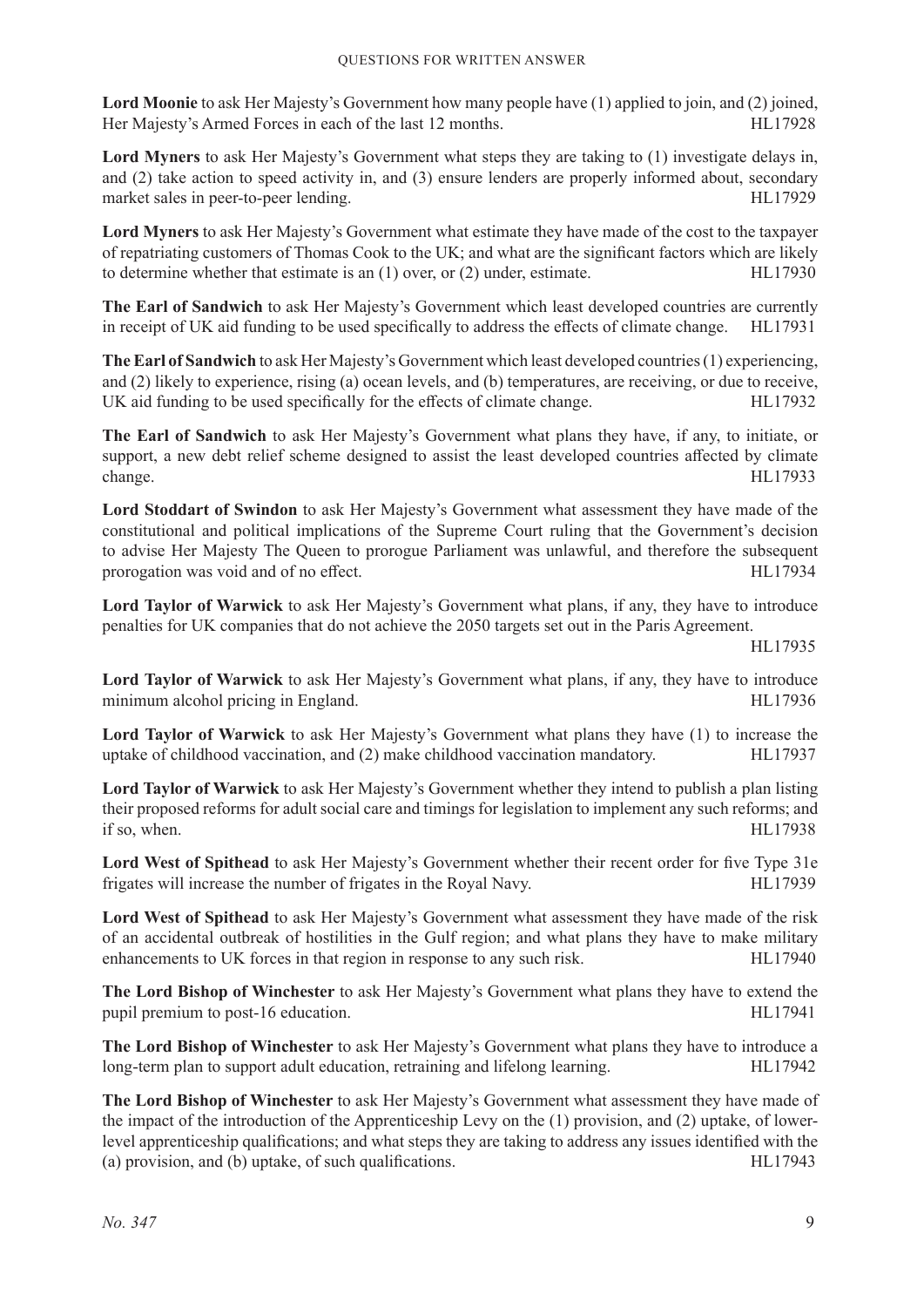### **Questions unanswered after 10 working days**

*The questions asked on the dates shown in bold were due for answer by the dates in brackets. The government department responsible for answering each question is shown in square brackets.*

**3 September** (17 September) HL17630 Baroness Harris of Richmond [Home Office] HL17631 Baroness Harris of Richmond [Home Office] HL17633 Lord Hay of Ballyore [Department for Exiting the European Union ] HL17635 Lord Hay of Ballyore [Northern Ireland Office] HL17656 Baroness Lister of Burtersett [Home Office] HL17663 The Marquess of Lothian [Home Office] HL17571 Lord Bassam of Brighton [Women and Equalities] HL17573 Lord Beecham [Home Office] **4 September** (18 September) HL17705 Lord Alton of Liverpool [Home Office] HL17722 Lord Hylton [Department for Exiting the European Union ] **5 September** (19 September) HL17740 Lord Bourne of Aberystwyth [Department for Digital, Culture, Media and Sport] HL17754 Lord Hylton [Home Office] HL17763 Lord Roberts of Llandudno [Home Office] HL17764 Lord Roberts of Llandudno [Home Office] HL17765 Lord Roberts of Llandudno [Home Office]

HL17768 Lord Rogan [Northern Ireland Office]

HL17769 Lord Rogan [Northern Ireland Office]

**6 September** (20 September) HL17784 Lord Watson of Invergowrie [Home Office]

*Number of questions allocated to each department which are unanswered after 10 working days*

Department for Digital, Culture, Media and Sport (1)

Department for Exiting the European Union (2)

Home Office (11)

Northern Ireland Office (3)

Women and Equalities (1)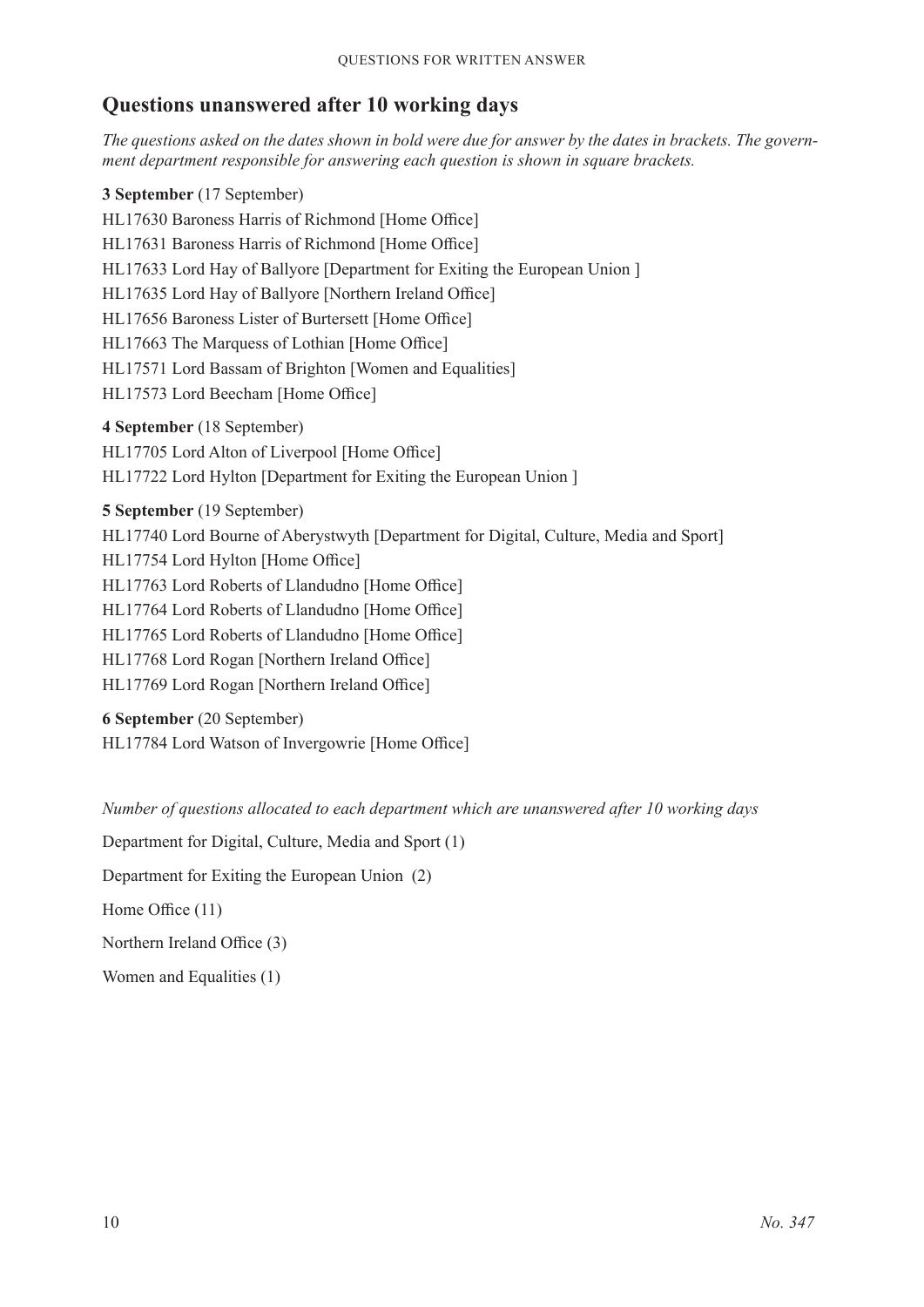## **Bills in Progress**

**Waiting for Second Reading**

**Type of Bill To be considered** Succession to Peerages Bill [HL] *(Queen's consent to be signified)* Private Member's House of Lords Bill [HL] *(Queen's consent to be signified)* Private Member's

| $\frac{1}{2}$ of Evrop Bin $\left[111\right]$ (gaten's consent to be significa)       |                  |
|---------------------------------------------------------------------------------------|------------------|
| BBC (Independence) Bill [HL] (Queen's consent to be signified)                        | Private Member's |
| Local Housing Authority Debt Bill [HL]                                                | Private Member's |
| Voting Age (Reduction) Bill [HL]                                                      | Private Member's |
| Abortion (Foetus Protection) Bill [HL]                                                | Private Member's |
| Schools (Mental Health and Wellbeing) Bill [HL]                                       | Private Member's |
| Policing Resources Bill [HL]                                                          | Private Member's |
| Certificate of Loss Bill [HL]                                                         | Private Member's |
| Opticians Act 1989 (Amendment) Bill [HL]                                              | Private Member's |
| Digital Economy Act 2017 (Amendment) (Definition of Extreme<br>Pornography) Bill [HL] | Private Member's |
| Marriage Act 1949 (Amendment) Bill [HL]                                               | Private Member's |
| Right to Die at Home Bill [HL]                                                        | Private Member's |
| Learning Disabilities (Review of Services) Bill [HL]                                  | Private Member's |
| European Union (Referendum on the Withdrawal Agreement) Bill<br>[HL]                  | Private Member's |
| Road Traffic Offenders (Surrender of Driving Licences Etc) Bill<br>[HL]               | Private Member's |
| Elections and Referendums (Advertising) Bill [HL]                                     | Private Member's |
| Abortion (Disability Equality) Bill [HL]                                              | Private Member's |
| Heritage Railways and Tramways (Voluntary Work) Bill [HL]                             | Private Member's |
| Unaccompanied Asylum Seeking Children (Legal Advice and<br>Appeals) Bill [HL]         | Private Member's |
| BBC Licence Fee Bill [HL]                                                             | Private Member's |
| Cosmetic Surgery (Standards) Bill [HL]                                                | Private Member's |
| Awards for Valour (Protection) Bill [HL]                                              | Private Member's |
| Modern Slavery (Transparency in Supply Chains) Bill [HL]                              | Private Member's |
| Property Boundaries (Resolution of Disputes) Bill [HL]                                | Private Member's |
| Civil Partnership Act 2004 (Amendment) (Mixed Sex Couples)<br>Bill [HL]               | Private Member's |
| Genocide Determination Bill [HL]                                                      | Private Member's |
| Kew Gardens (Leases) Bill [HL]                                                        | Private Member's |
| Carbon Emission Reductions Bill [HL]                                                  | Private Member's |
| Automatic Electoral Registration Bill [HL]                                            | Private Member's |
| Official Development Assistance Target (Repeal) Bill [HL]                             | Private Member's |
| Marriage (Same Sex Couples) (Northern Ireland) Bill [HL]                              | Private Member's |
| Clean Air (Human Rights) Bill [HL]                                                    | Private Member's |
| Divorce (etc.) Law Review Bill [HL]                                                   | Private Member's |
| Act of Union Bill [HL]                                                                | Private Member's |
| Goods Mortgages Bill [HL]                                                             | Private Member's |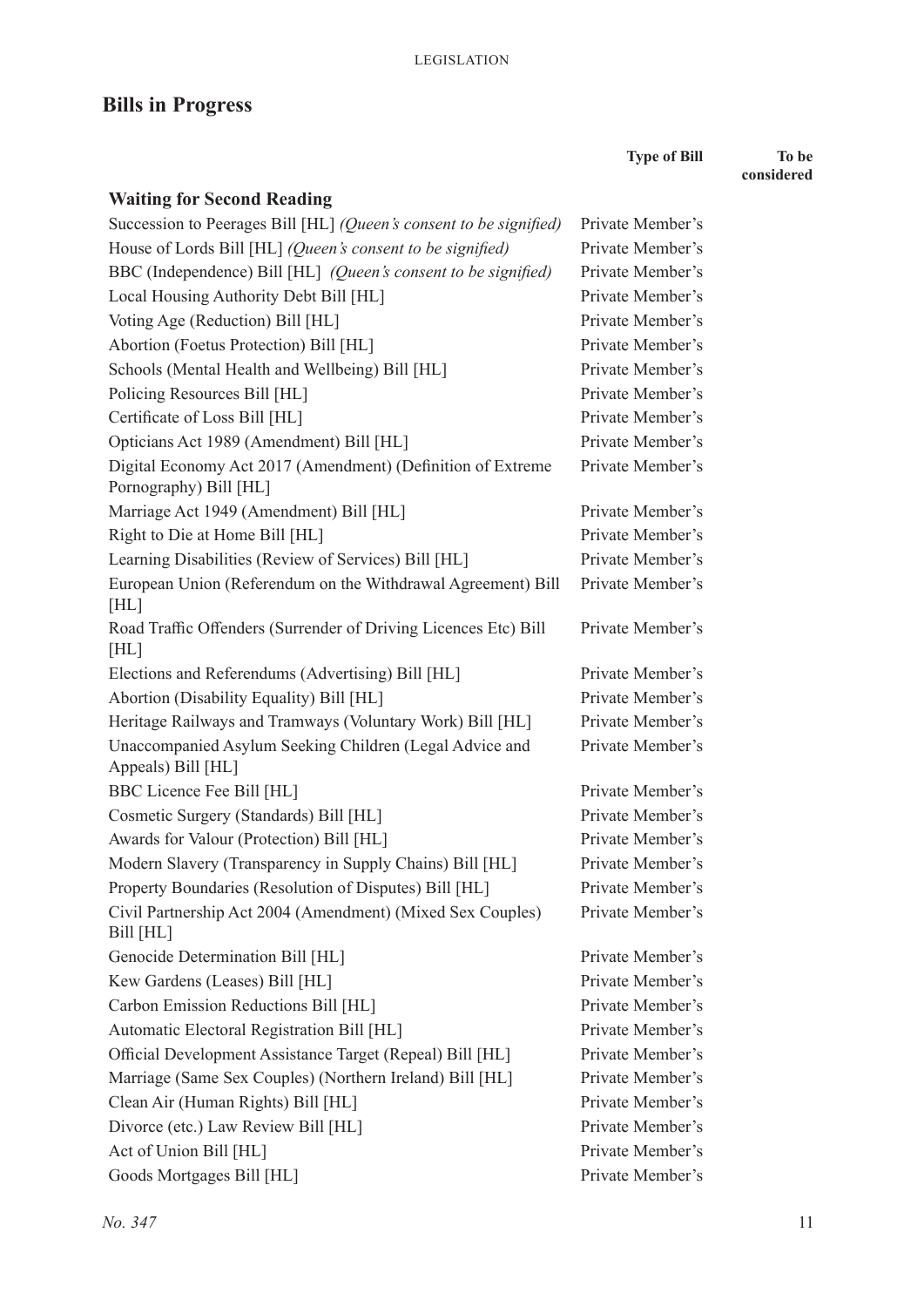| Scottish Election (Date) (2020) Bill [HL]                                                                                | Private Member's |
|--------------------------------------------------------------------------------------------------------------------------|------------------|
| EU Membership Bill [HL]                                                                                                  | Private Member's |
| House of Lords (Elections and Reform) Bill [HL]                                                                          | Private Member's |
| Storage Period for Gametes Bill [HL]                                                                                     | Private Member's |
| Digital Economy Act 2017 (Amendment) Bill [HL]                                                                           | Private Member's |
| School Admissions for Children Adopted from Overseas Bill [HL]                                                           | Private Member's |
| Higher Education Cheating Services Prohibition Bill [HL]                                                                 | Private Member's |
| Northern Ireland (Executive Formation etc) Act 2019<br>(Amendment) Bill [HL]                                             | Private Member's |
| <b>Committed to a Select Committee</b>                                                                                   |                  |
| High Speed Rail (West Midlands–Crewe) Bill                                                                               | Hybrid           |
| <b>Committed to a Committee of the Whole House</b>                                                                       |                  |
| Democratic Political Activity (Funding and Expenditure) Bill<br>[HL]                                                     | Private Member's |
| Equality Act 2010 (Amendment) (Disabled Access) Bill [HL]                                                                | Private Member's |
| Immigration Control (Gross Human Rights Abuses) Bill [HL]                                                                | Private Member's |
| Local Government Elections (Referendum) Bill [HL]                                                                        | Private Member's |
| Conscientious Objection (Medical Activities) Bill [HL]                                                                   | Private Member's |
| Open Skies Agreement (Membership) Bill [HL]                                                                              | Private Member's |
| Ecumenical Marriage Bill [HL]                                                                                            | Private Member's |
| Criminal Records Bill [HL]                                                                                               | Private Member's |
| Bat Habitats Regulation Bill [HL] (Queen's consent to be<br>signified)                                                   | Private Member's |
| European Union (Information, etc.) Bill [HL]                                                                             | Private Member's |
| Duchy of Cornwall Bill [HL] (Queen's and Prince of Wales's<br>consent to be signified)                                   | Private Member's |
| Anonymity (Arrested Persons) Bill [HL]                                                                                   | Private Member's |
| Civil Partnership Act 2004 (Amendment) (Sibling Couples) Bill<br>[HL]                                                    | Private Member's |
| Cohabitation Rights Bill [HL]                                                                                            | Private Member's |
| Rivers Authorities and Land Drainage Bill (Queen's consent to be<br>signified) (Welsh Legislative Consent Motion passed) | Private Member's |
| Access to Palliative Care Bill [HL]                                                                                      | Private Member's |
| Non-Domestic Rating (Public Lavatories) Bill [HL] (Welsh<br>Legislative Consent Motion passed.)                          | Government       |
| Extension of Franchise (House of Lords) Bill [HL]                                                                        | Private Member's |
| EEA Nationals (Indefinite Leave to Remain) Bill [HL]                                                                     | Private Member's |
| Victims of Crime (Rights, Entitlements, and Notification of Child<br>Sexual Abuse) Bill [HL]                             | Private Member's |
| Non-Domestic Rating (Lists) Bill (Welsh Legislative Consent                                                              | Government       |
| Motion passed)                                                                                                           |                  |
| <b>Waiting for Report</b>                                                                                                |                  |
| House of Lords (Hereditary Peers) (Abolition of By-Elections)<br>Bill [HL] (Queen's consent to be signified)             | Private Member's |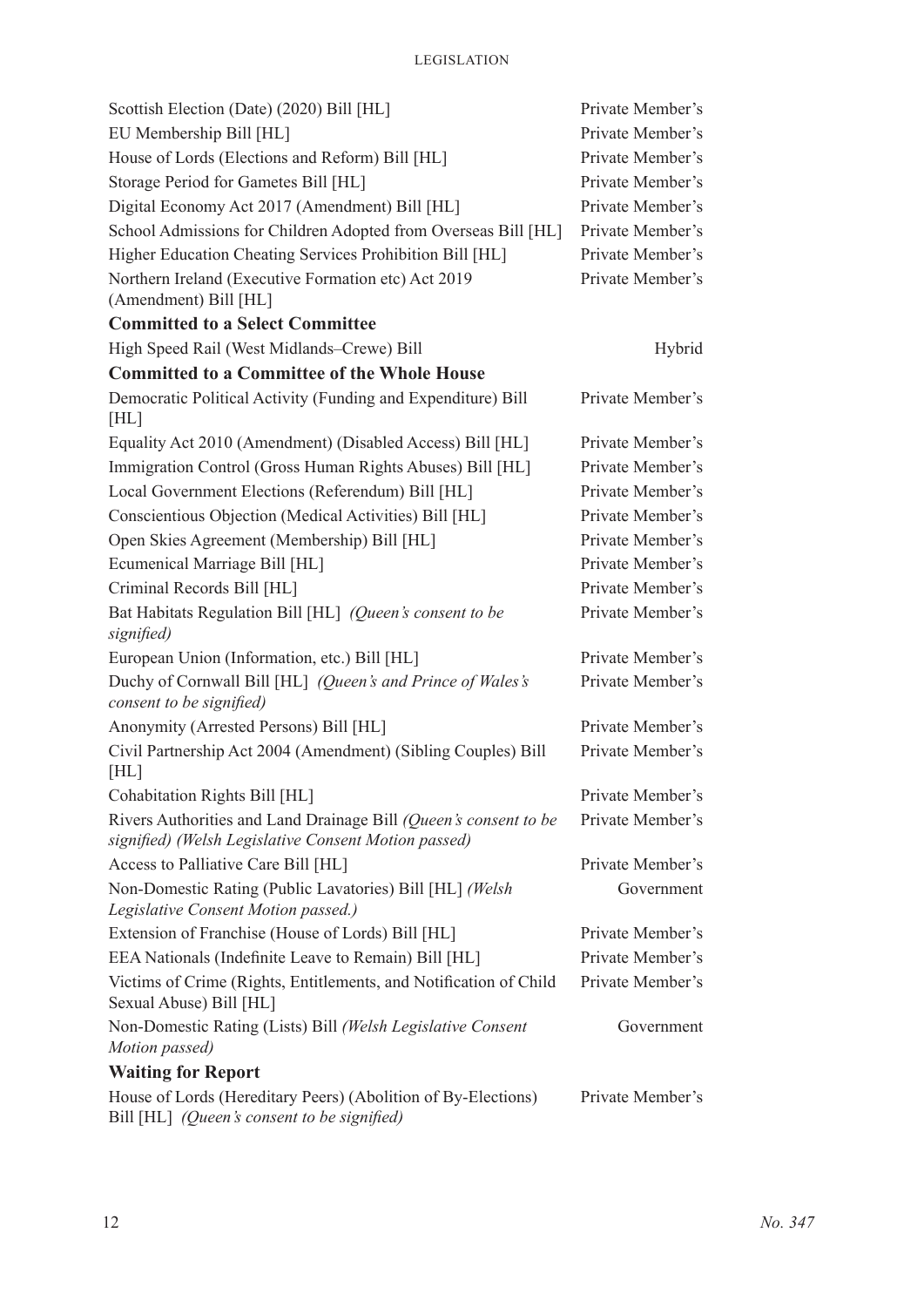| <b>Waiting for Third Reading</b>                                                                            |                  |
|-------------------------------------------------------------------------------------------------------------|------------------|
| Birmingham Commonwealth Games Bill [HL]                                                                     | Government       |
| Sentencing (Pre-consolidation Amendments) Bill [HL] (Law                                                    | Government       |
| Commission Bill)                                                                                            |                  |
| <b>Sent to the Commons</b>                                                                                  |                  |
| Asset Freezing (Compensation) Bill [HL]                                                                     | Private Member's |
| Unpaid Work Experience (Prohibition) Bill [HL]                                                              | Private Member's |
| Family Relationships (Impact Assessment and Targets) Bill [HL]                                              | Private Member's |
| Modern Slavery (Victim Support) Bill [HL]                                                                   | Private Member's |
| Refugees (Family Reunion) Bill [HL]                                                                         | Private Member's |
| Creditworthiness Assessment Bill [HL]                                                                       | Private Member's |
| Registration of Marriage Bill [HL]                                                                          | Private Member's |
| Home Education (Duty of Local Authorities) Bill [HL]                                                        | Private Member's |
| Divorce (Financial Provision) Bill [HL]                                                                     | Private Member's |
| Financial Services (Implementation of Legislation) Bill [HL]                                                | Government       |
| Age of Criminal Responsibility Bill [HL]                                                                    | Private Member's |
| Census (Return Particulars and Removal of Penalties) Bill [HL]<br>(Welsh Legislative Consent Motion passed) | Government       |
| Courts and Tribunals (Online Procedure) Bill [HL]                                                           | Government       |
| <b>Returned to the Commons amended</b>                                                                      |                  |
| Trade Bill (Welsh Legislative Consent Motion and Welsh                                                      | Government       |
| Supplementary Legislative Consent Motion passed)                                                            |                  |
| <b>Waiting for Royal Assent</b>                                                                             |                  |
| Parliamentary Buildings (Restoration and Renewal) Bill                                                      | Government       |

### **Statutory Instruments in Progress**

### **Affirmative Instruments waiting for consideration by the Joint Committee on Statutory Instruments**

Draft European Parliamentary Elections Etc. (Repeal, Revocation, Amendment and Saving Provisions) (United Kingdom and Gibraltar) (EU Exit) (Amendment) Regulations 2019

Draft Heavy Commercial Vehicles in Kent (No. 1) Order 2019

Heavy Commercial Vehicles in Kent (No. 2) Order 2019

Financial Services (Electronic Money, Payment Services and Miscellaneous Amendments) (EU Exit) Regulations 2019

Customs Safety and Security Procedures (EU Exit) (No. 2) Regulations 2019

Air Services (Competition) (Amendment and Revocation) (EU Exit) Regulations 2019

Trade in Animals and Animal Products (Legislative Functions) and Veterinary Surgeons (Amendment) (EU Exit) Regulations 2019 *56th Report from the Secondary Legislation Scrutiny Committee*

Animal Health and Genetically Modified Organisms (Amendment) (EU Exit) Regulations 2019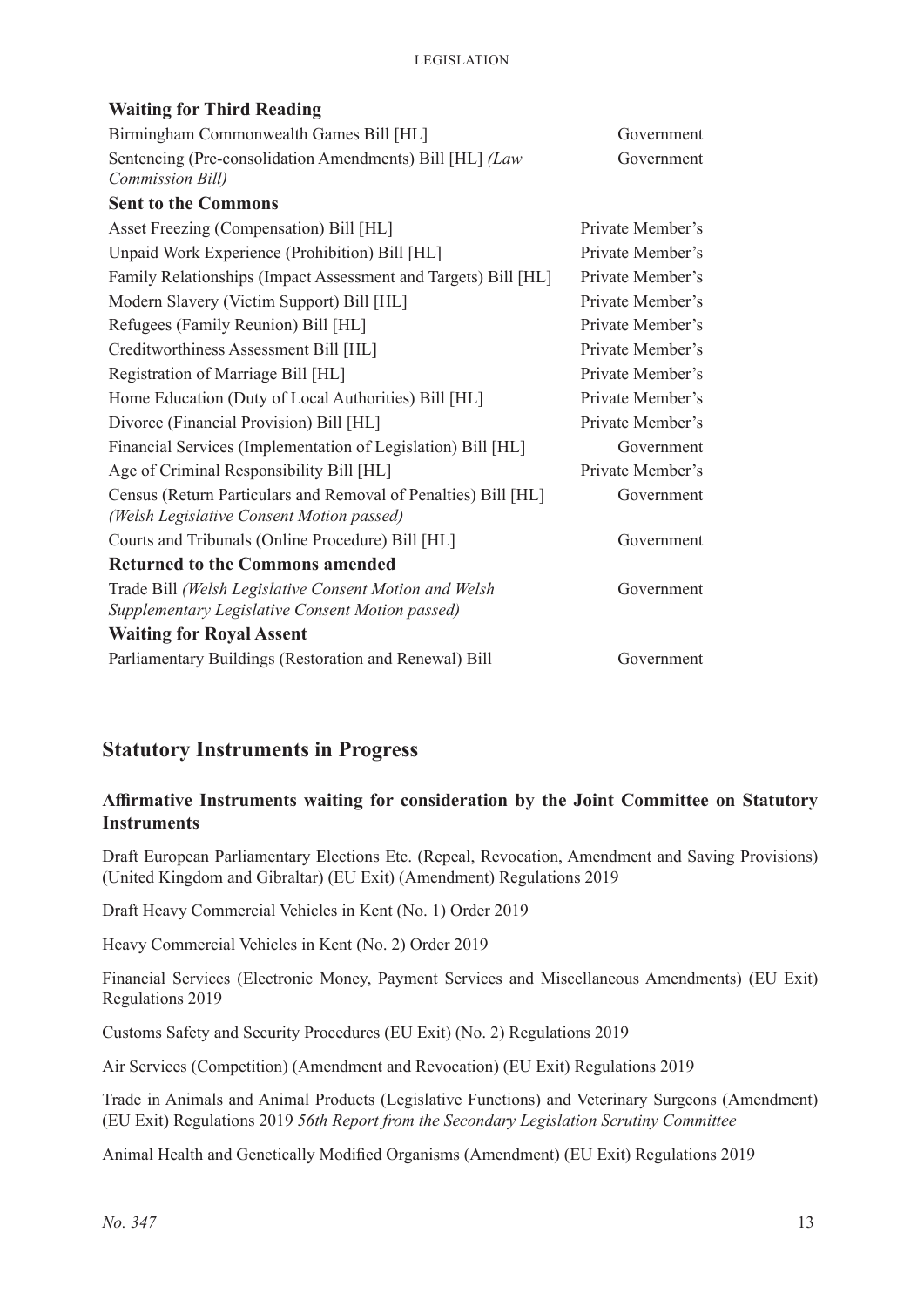Capital Requirements (Amendment) (EU Exit) Regulations 2019

Risk Transformation and Solvency 2 (Amendment) (EU Exit) Regulations 2019

Prospectus (Amendment etc.) (EU Exit) Regulations 2019

Competition (Amendment etc.) (EU Exit) (No. 2) Regulations 2019

Product Safety, Metrology and Mutual Recognition Agreement (Amendment) (EU Exit) Regulations 2019

Specific Food Hygiene (Regulation (EC) No. 853/2004) (Amendment) (EU Exit) Regulations 2019

Draft Electricity Supplier Obligations (Excluded Electricity) (Amendment) Regulations 2019

### **Affirmative Instruments waiting for Affirmative Resolution**

Draft Hunting Act 2004 (Exempt Hunting) (Amendment) Order 2015 *7th Report, Session 2015–16, from the Secondary Legislation Scrutiny Committee*

Draft Trade Union (Deduction of Union Subscriptions from Wages in the Public Sector) Regulations 2017 *29th Report, Session 2016–17, from the Secondary Legislation Scrutiny Committee*

Draft Freedom of Establishment and Free Movement of Services (EU Exit) Regulations 2019 *58th Report from the Secondary Legislation Scrutiny Committee*

Draft Financial Services (Miscellaneous) (Amendment) (EU Exit) (No. 3) Regulations 2019 *58th Report from the Secondary Legislation Scrutiny Committee (1 October)*

Draft Waste and Environmental Protection (Amendment) (Northern Ireland) (EU Exit) Regulations 2019 *58th Report from the Secondary Legislation Scrutiny Committee*

Draft Pesticides (Amendment) (EU Exit) Regulations 2019 *59th Report from the Secondary Legislation Scrutiny Committee*

Burundi (Sanctions) (EU Exit) Regulations 2019

Guinea (Sanctions) (EU Exit) Regulations 2019

Draft Terrorism Act 2000 (Proscribed Organisations) (Amendment) (No. 2) Order 2019 (*1 October*)

Draft Legal Aid, Sentencing and Punishment of Offenders Act 2012 (Legal Aid for Separated Children) (Miscellaneous Amendments) Order 2019 (*1 October*)

Draft Newcastle Upon Tyne, North Tyneside and Northumberland Combined Authority (Adult Education Functions) Order 2019 (*1 October*)

Draft Plant Health (Amendment etc.) (EU Exit) Regulations 2019

Draft Import and Export Licences (Amendments etc.) (EU Exit) Regulations 2019

Draft Common Agricultural Policy and Common Organisation of the Markets in Agricultural Products (Miscellaneous Amendments) (EU Exit) Regulations 2019

Draft Over the Counter Derivatives, Central Counterparties and Trade Repositories (Amendment, etc., and Transitional Provision) (EU Exit) (No. 2) Regulations 2019 (*1 October*)

Draft Common Organisation of the Markets in Agricultural Products (Transitional Arrangements etc.) (Amendment) (EU Exit) Regulations 2019

Draft Environment and Wildlife (Legislative Functions) (EU Exit) (Amendment) Regulations 2019

Draft Agriculture (Miscellaneous Amendments) (EU Exit) Regulations 2019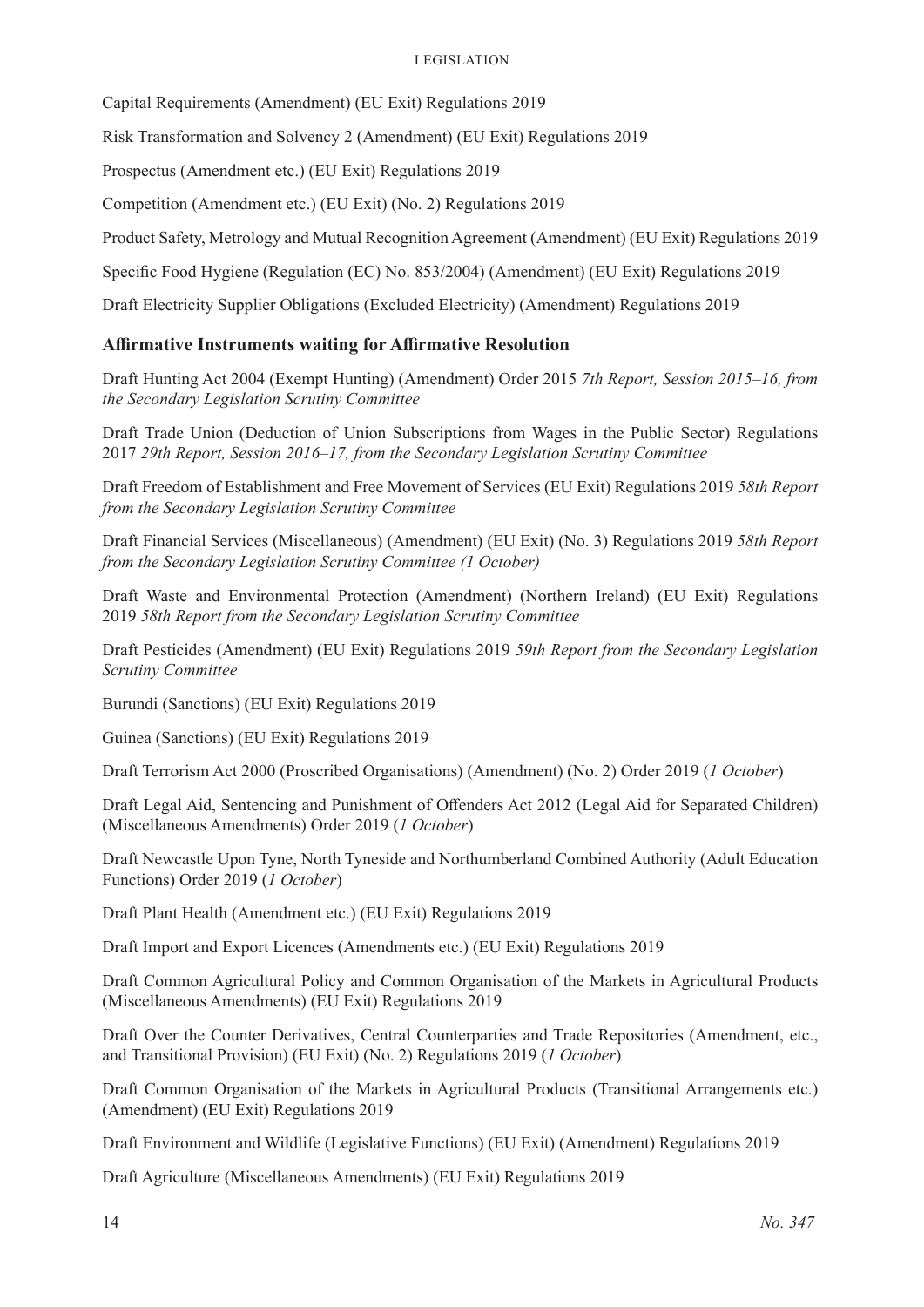#### Legislation

Draft Common Organisation of the Markets in Agricultural Products and Common Agricultural Policy (Miscellaneous Amendments etc.) (EU Exit) (No. 2) Regulations 2019

#### **Negative Instruments**

Damages (Personal Injury) Order 2019 *58th Report from the Secondary Legislation Scrutiny Committee. Praying time expires 16 October.* 

Notification of Deaths Regulations 2019 *58th Report from the Secondary Legislation Scrutiny Committee. Praying time expires 16 October.* 

Universal Credit (Managed Migration Pilot and Miscellaneous Amendments) Regulations 2019 *58th and 59th Reports from the Secondary Legislation Scrutiny Committee. Praying time expires 23 October.* 

Air Navigation (Cosmic Radiation: Protection of Air Crew and Space Crew and Consequential Amendments) Order 2019 *59th Report from the Secondary Legislation Scrutiny Committee. Praying time expires 18 October.* 

School Teachers' Incentive Payments (England) Order 2019 *59th Report from the Secondary Legislation Scrutiny Committee. Praying time expires 20 October.* 

Teachers' Pensions Schemes (Amendment) Regulations 2019 *59th Report from the Secondary Legislation Scrutiny Committee. Praying time expires 18 October.* 

REACH etc. (Amendment etc.) (EU Exit) (No. 3) Regulations 2019 *59th Report from the Secondary Legislation Scrutiny Committee. Praying time expires 19 October.* 

Export Control (Amendment) (No. 2) Order 2019 *59th Report from the Secondary Legislation Scrutiny Committee. Praying time expires 23 October.* 

Draft Statement of Strategic Priorities for telecommunications, the management of radio spectrum and postal services *59th Report from the Secondary Legislation Scrutiny Committee. Praying time expires 19 October.* 

### **Human Rights Remedial Order**

*The date is the date of expiry of the statutory period*

#### **Draft order under paragraph 2(a) referred to the Joint Committee on Human Rights**

Draft Jobseekers (Back to Work Schemes) Act 2013 (Remedial) Order 2019 *8 December*

#### **Proposal for order reported from the Joint Committee on Human Rights**

Draft Fatal Accidents Act 1976 (Remedial) Order 2019 *21st Report*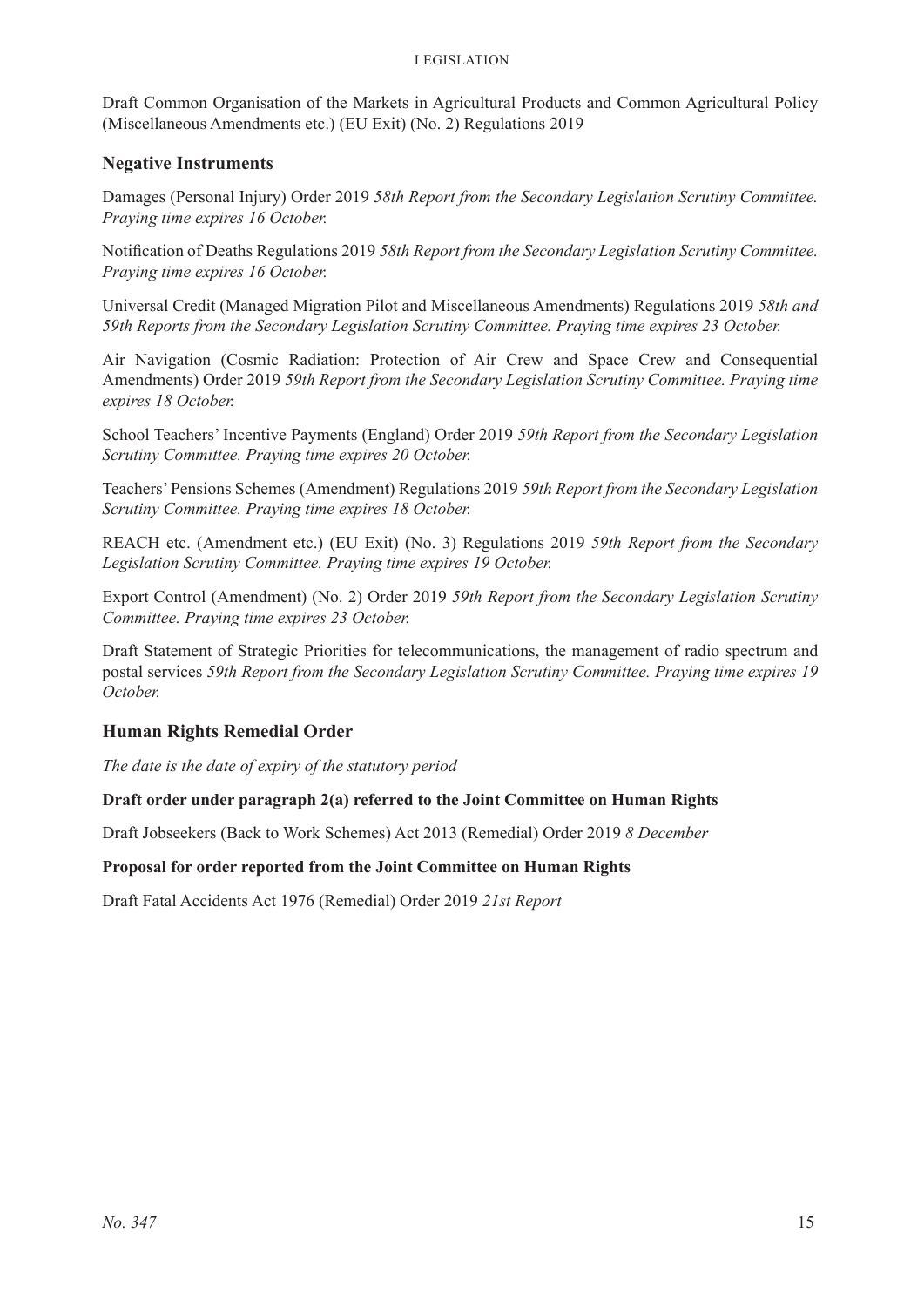### **Committees**

*Unless otherwise indicated, Committees meet in the Lords' rooms in the Committee Corridor. Only the next meeting of each Committee is listed below. Further details of these meetings, and of planned further meetings, may be found in the House of Lords Committees Weekly Bulletin.*

| <b>Tuesday 1 October</b>                       |                            |                    |
|------------------------------------------------|----------------------------|--------------------|
| Secondary Legislation Scrutiny Committee       | Room 3A                    | 3.45pm             |
| European Union Committee                       | Room 3                     | 4.00 <sub>pm</sub> |
| <b>Wednesday 2 October</b>                     |                            |                    |
| <b>Constitution Committee</b>                  | Room 1                     | $10.15$ am         |
| EU Home Affairs Sub-Committee                  | Room 3                     | 10.30am            |
| <b>Statutory Instruments (Joint Committee)</b> | Room 7                     | 3.45pm             |
| <b>Tuesday 8 October</b>                       |                            |                    |
| Science and Technology Committee               | Room 1                     | 10.15am            |
| Democracy and Digital Technologies Committee   | Room 2                     | 10.30am            |
| <b>Wednesday 9 October</b>                     |                            |                    |
| <b>EU Financial Affairs Sub-Committee</b>      | Room 3A                    | 10.00am            |
| <b>International Relations Committee</b>       | Room 4                     | $10.30$ am         |
| <b>Monday 14 October</b>                       |                            |                    |
| Economic Affairs: Finance Bill Sub-Committee   | Room 2                     | 3.00 <sub>pm</sub> |
| <b>Tuesday 15 October</b>                      |                            |                    |
| <b>Communications Committee</b>                | Room 2                     | 3.15pm             |
| <b>Wednesday 16 October</b>                    |                            |                    |
| House of Lords Commission                      | The Lord Speaker's<br>Room | 10.30am            |
| Human Rights (Joint Committee)                 | Room 1                     | 3.00 <sub>pm</sub> |
| <b>Thursday 17 October</b>                     |                            |                    |
| <b>EU</b> Internal Market Sub-Committee        | Room 4                     | 10.00am            |
| EU External Affairs Sub-Committee              | Room 1                     | 10.00am            |
| <b>Tuesday 22 October</b>                      |                            |                    |
| Economic Affairs Committee                     | Room 1                     | 3.30 <sub>pm</sub> |
| <b>Wednesday 23 October</b>                    |                            |                    |
| <b>Finance Committee</b>                       | Residence 1                | 4.15 <sub>pm</sub> |
| <b>Wednesday 6 November</b>                    |                            |                    |
| <b>Conduct Committee</b>                       | Room 2                     | 4.00 <sub>pm</sub> |
|                                                |                            |                    |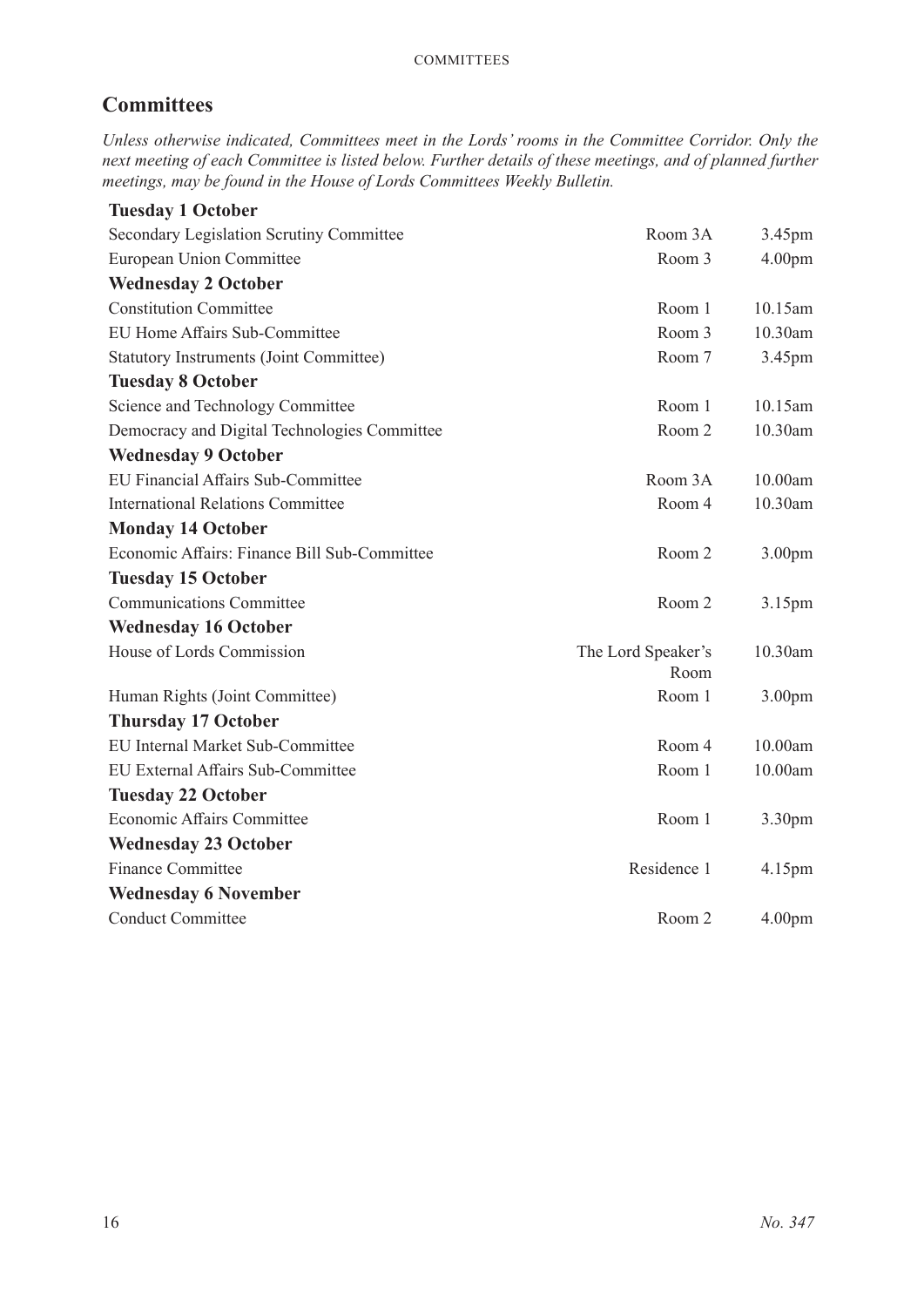### **Minutes of Proceedings of Monday 30 September 2019**

*The House met at 2.30pm.*

*Prayers were read by the Lord Bishop of Newcastle.*

1 **Leave of Absence** The leave of absence granted to Baroness Clark of Calton was ended on 29 September 2019.

2 **Affirmation** Lynda Margaret, Baroness Clark of Calton made and subscribed the solemn affirmation and signed an undertaking to abide by the Code of Conduct.

### **Public Business**

3 **Age appropriate design code** A question was asked by Lord McNally and answered by Baroness Chisholm of Owlpen.

4 **Brexit: advertising of duty-free shopping** A question was asked by Baroness Thornton and answered by Lord Bethell.

5 **Police: additional officers** A question was asked by Lord Harris of Haringey and answered by the Earl of Courtown.

6 **Brexit: access to European Union systems** A question was asked by Lord Rooker and answered by Lord Gardiner of Kimble.

7 **Metropolitan Police report by Sir Richard Henriques** A private notice question was asked by Lord Lexden and answered by Baroness Bloomfield of Hinton Waldrist.

8 **Non-Domestic Rating (Lists) Bill** Viscount Younger of Leckie moved that the bill be now read a second time. After debate, the motion was agreed to and the bill was committed to a Committee of the Whole House.

9 **Human Medicines and Medical Devices (Amendment etc.) (EU Exit) Regulations 2019** Lord Bethell moved that the draft Regulations laid before the House on 24 July be approved. After debate, the motion was agreed to.

10 **Insolvency (Amendment) (EU Exit) (No 2) Regulations 2019** Lord Duncan of Springbank moved that the draft Regulations laid before the House on 22 July be approved. After debate, the motion was agreed to.

11 **Health Infrastructure Plan** Lord Bethell repeated a ministerial statement made in the House of Commons.

12 **Brexit: positions on the pound** Lord Callanan repeated as a ministerial statement the answer given to an Urgent Question in the House of Commons.

*The House adjourned at 5.48pm until Tuesday 1 October at 2.30pm.*

**Ed Ollard** *Clerk of the Parliaments*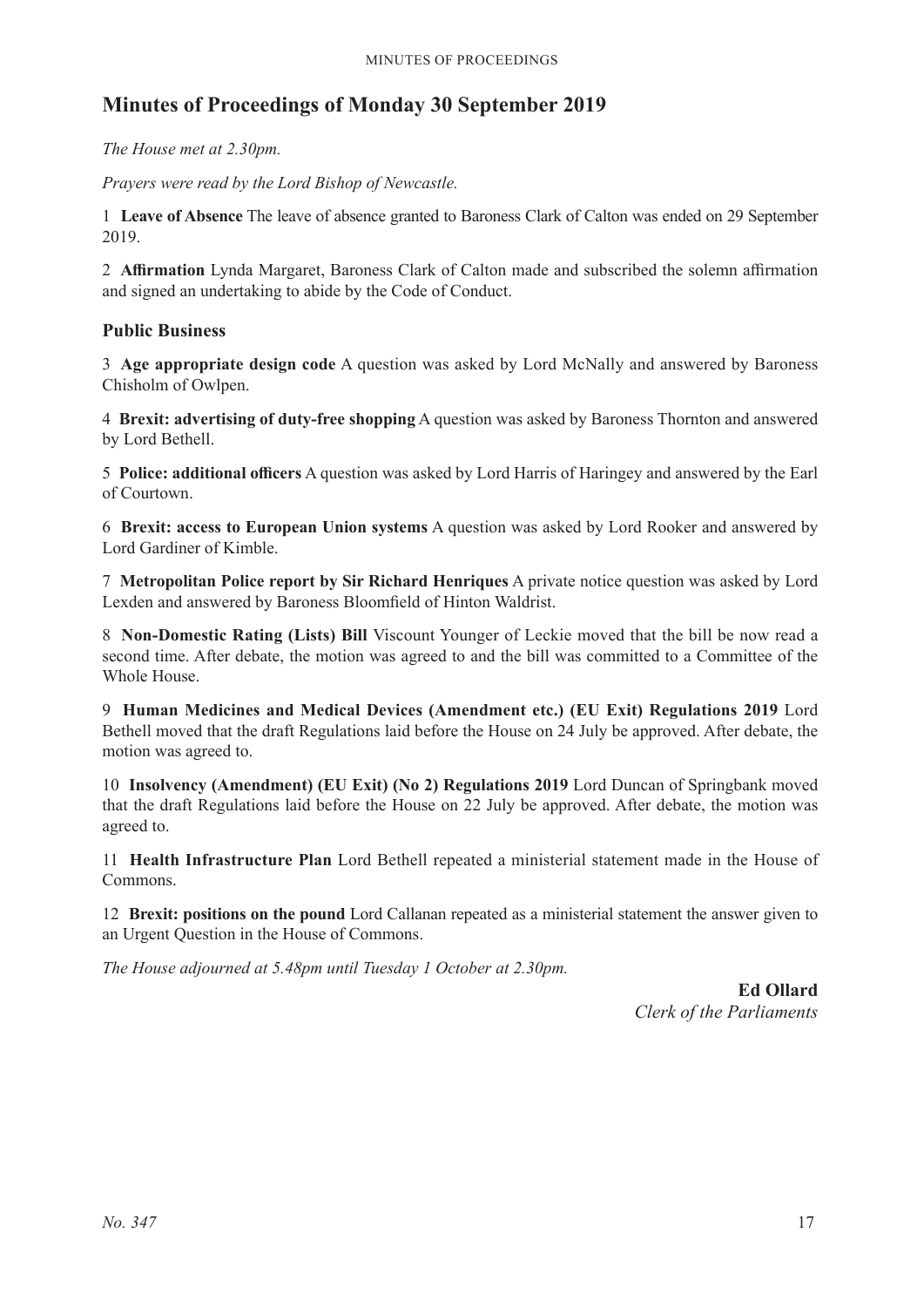### **Papers**

*All statutory instruments laid before the House are accompanied by an Explanatory Memorandum presented by command of Her Majesty, unless otherwise indicated.*

### **Instrument Withdrawn**

The following affirmative instrument, laid before the House on the date shown, was withdrawn:

1. Draft Criminal Justice Act 2003 (Early Release on Licence) Order 2019 (*22 July*)

#### **Command Paper**

The following paper was presented to the House by command of Her Majesty:

1. Explanatory Memorandum (Revised)—Revised Explanatory Memorandum to the Animal Health and Genetically Modified Organisms (Amendment) (EU Exit) Regulations 2019, originally laid on 5 September. (1229)

### **Negative Instruments**

The following instruments were laid before the House:

1. Environmental Damage (Prevention and Remediation) (England) (Amendment) Regulations 2019 (1285)

|                                                                   | $\sqrt{1 - \omega}$ |
|-------------------------------------------------------------------|---------------------|
| 2. Humane Trapping Standards (England and Wales) Regulations 2019 | (1288)              |
| 3. Sea Fishing (Miscellaneous Amendments) Regulations 2019        | (1284)              |
| 4. Spirit Drinks and Scotch Whisky (Amendment) Regulations 2019   | (1289)              |